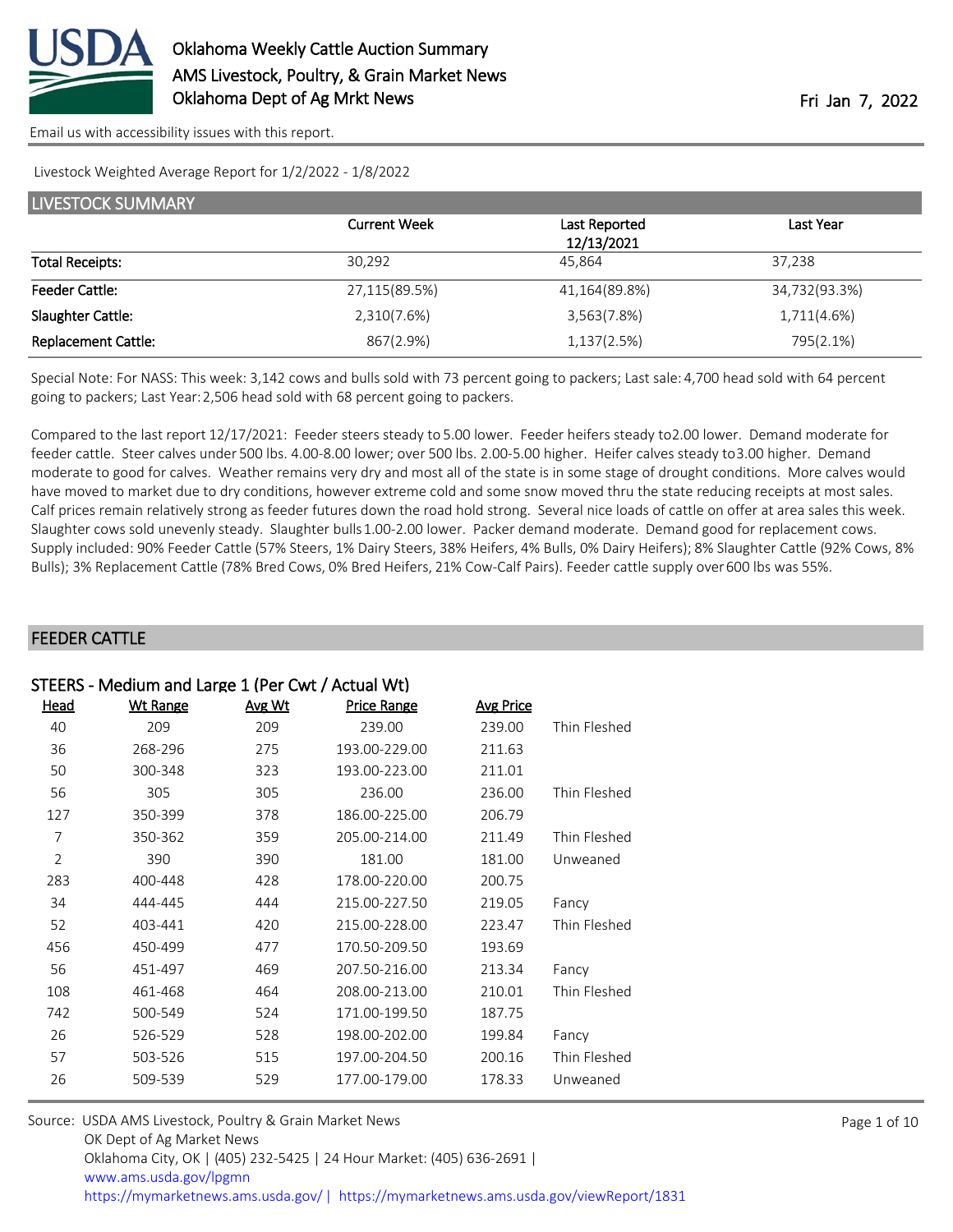

[Email us with accessibility issues with this report.](mailto:mars@ams.usda.gov?subject=508%20issue)

| 6              | 525       | 525  | 201.50        | 201.50 | Value Added  |
|----------------|-----------|------|---------------|--------|--------------|
| 727            | 550-599   | 578  | 158.00-196.00 | 175.04 |              |
| 97             | 552-562   | 559  | 186.00-192.50 | 188.69 | Thin Fleshed |
| 3              | 563       | 563  | 170.00        | 170.00 | Unweaned     |
| 707            | 600-649   | 625  | 149.00-175.00 | 163.74 |              |
| 58             | 618-624   | 620  | 175.50-176.50 | 176.10 | Fancy        |
| 13             | 613       | 613  | 182.00        | 182.00 | Thin Fleshed |
| 8              | 603-642   | 627  | 146.00-160.00 | 151.05 | Unweaned     |
| 201            | 616-639   | 631  | 170.35        | 170.35 | Value Added  |
| 1251           | 650-699   | 675  | 147.00-168.00 | 163.41 |              |
| 9              | 681       | 681  | 151.00        | 151.00 | Fleshy       |
| 24             | 674-682   | 676  | 150.00-153.00 | 150.88 | Unweaned     |
| 6              | 651       | 651  | 169.50        | 169.50 | Value Added  |
| 1163           | 700-749   | 724  | 145.00-172.00 | 160.62 |              |
| $\overline{4}$ | 725       | 725  | 139.00        | 139.00 | Unweaned     |
| 763            | 750-795   | 766  | 139.00-165.00 | 158.84 |              |
| 165            | 769-797   | 772  | 168.00-168.50 | 168.05 | Fancy        |
| 44             | 795       | 795  | 157.50        | 157.50 | Fleshy       |
| 3              | 767       | 767  | 145.00        | 145.00 | Unweaned     |
| 795            | 800-848   | 827  | 128.00-168.00 | 156.57 |              |
| 240            | 826       | 826  | 170.00        | 170.00 | Fancy        |
| 484            | 854-898   | 873  | 118.00-168.00 | 155.90 |              |
| 204            | 863-890   | 874  | 162.85-166.00 | 164.74 | Fancy        |
| 259            | 900-934   | 915  | 135.00-160.00 | 152.89 |              |
| 15             | 950-993   | 959  | 145.00-151.00 | 149.76 |              |
| 68             | 1006-1028 | 1017 | 143.00-147.00 | 145.05 |              |

### STEERS - Medium and Large 1-2 (Per Cwt / Actual Wt)

| Head | Wt Range | Avg Wt | <b>Price Range</b> | Avg Price |              |
|------|----------|--------|--------------------|-----------|--------------|
| 19   | 305-346  | 330    | 170.00-212.00      | 189.68    |              |
| 62   | 350-395  | 374    | 157.00-206.00      | 190.39    |              |
| 105  | 400-448  | 432    | 175.00-198.00      | 185.28    |              |
| 235  | 450-499  | 478    | 148.00-197.00      | 178.03    |              |
| 11   | 462      | 462    | 203.00             | 203.00    | Thin Fleshed |
| 6    | 496      | 496    | 183.00             | 183.00    | Unweaned     |
| 156  | 500-549  | 530    | 153.00-189.00      | 170.57    |              |
| 17   | 514-516  | 515    | 163.00-175.00      | 167.22    | Unweaned     |
| 187  | 551-598  | 582    | 148.00-188.00      | 165.33    |              |
| 33   | 552      | 552    | 157.00             | 157.00    | Unweaned     |
| 138  | 603-648  | 627    | 148.00-171.00      | 161.11    |              |
| 44   | 621      | 621    | 142.00             | 142.00    | Unweaned     |
| 181  | 656-699  | 677    | 140.00-161.50      | 157.38    |              |
|      |          |        |                    |           |              |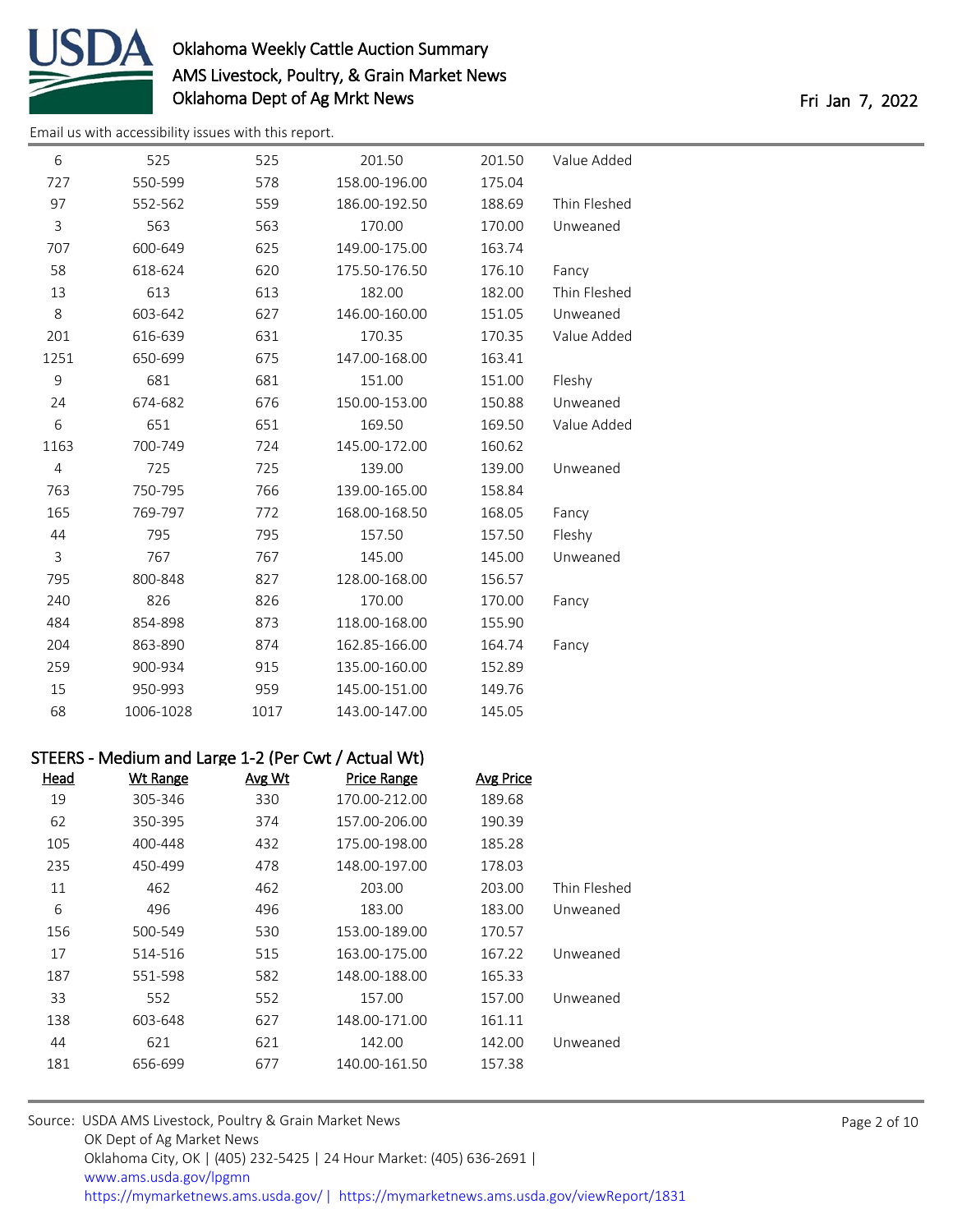

[Email us with accessibility issues with this report.](mailto:mars@ams.usda.gov?subject=508%20issue)

| 5   | 662     | 662  | 150.00        | 150.00 | Unweaned |
|-----|---------|------|---------------|--------|----------|
| 117 | 705-747 | 716  | 145.00-156.50 | 152.83 |          |
| 401 | 752-796 | 764  | 144.00-165.00 | 158.03 |          |
| 9   | 757     | 757  | 150.00        | 150.00 | Unweaned |
| 368 | 808-846 | 836  | 144.50-155.00 | 150.30 |          |
| 173 | 859-893 | 870  | 145.00-151.00 | 149.13 |          |
| 74  | 914-938 | 924  | 143.50-147.00 | 144.99 |          |
| 8   | 1028    | 1028 | 139.00        | 139.00 |          |
| 11  | 1051    | 1051 | 121.00        | 121.00 |          |

### STEERS - Medium and Large 2 (Per Cwt / Actual Wt)

| <b>Head</b>    | <b>Wt Range</b> | Avg Wt | <b>Price Range</b> | <b>Avg Price</b> |          |
|----------------|-----------------|--------|--------------------|------------------|----------|
| 11             | 300-325         | 316    | 141.00-190.00      | 163.18           |          |
| 36             | 355-397         | 379    | 135.00-191.00      | 170.58           |          |
| 74             | 400-444         | 431    | 130.00-187.00      | 175.89           |          |
| $\overline{2}$ | 443             | 443    | 170.00             | 170.00           | Unweaned |
| 115            | 451-495         | 475    | 147.00-180.00      | 167.72           |          |
| 23             | 500-545         | 525    | 130.00-171.00      | 157.35           |          |
| 15             | 560-595         | 574    | 110.00-166.00      | 151.52           |          |
| 30             | 600-647         | 634    | 125.00-149.00      | 138.81           |          |
| 31             | 680             | 680    | 150.00             | 150.00           |          |
| 1              | 700             | 700    | 132.00             | 132.00           |          |
| 58             | 926             | 926    | 143.50             | 143.50           |          |

### STEERS - Medium and Large 2-3 (Per Cwt / Actual Wt)

| Head | Wt Range | <u>Avg Wt</u> | <b>Price Range</b> | <b>Avg Price</b> |
|------|----------|---------------|--------------------|------------------|
|      | 406      | 406           | 141.00             | 141.00           |

### DAIRY STEERS - Large 3 (Per Cwt / Actual Wt)

| Wt Range | Avg Wt | Price Range | <b>Avg Price</b> |
|----------|--------|-------------|------------------|
| 216      | 216    | 62.00       | 62.00            |
| 253.     | 253    | 105.00      | 105.00           |
| 534      | 534    | 82.50       | 82.50            |
|          |        |             |                  |

### HEIFERS - Medium and Large 1 (Per Cwt / Actual Wt)

| Head | Wt Range | Avg Wt | Price Range   | Avg Price |              |
|------|----------|--------|---------------|-----------|--------------|
| 34   | 270-290  | 276    | 166.00-183.00 | 175.28    |              |
| 46   | 292      | 292    | 202.00        | 202.00    | Thin Fleshed |
| 80   | 300-343  | 330    | 151.00-185.00 | 173.34    |              |
| 28   | 336      | 336    | 190.00        | 190.00    | Fancy        |
| 8    | 307-335  | 314    | 173.00-176.00 | 174.63    | Value Added  |
| 222  | 350-397  | 379    | 145.00-182.50 | 164.25    |              |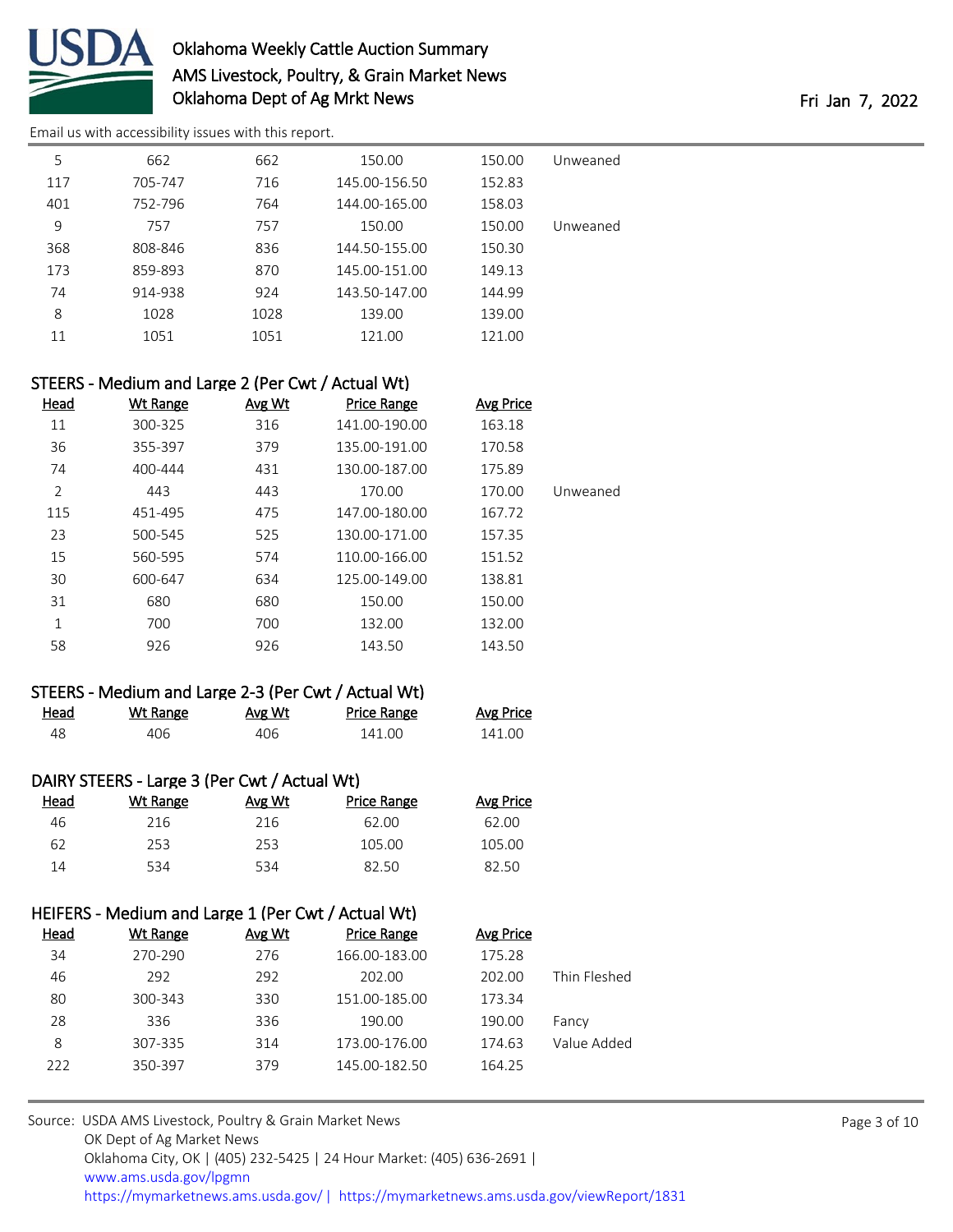

[Email us with accessibility issues with this report.](mailto:mars@ams.usda.gov?subject=508%20issue)

| $\overline{7}$ | 350                                                  | 350    | 187.50             | 187.50           | Fancy        |
|----------------|------------------------------------------------------|--------|--------------------|------------------|--------------|
| 37             | 360-397                                              | 370    | 170.50-186.00      | 178.68           | Value Added  |
| 306            | 400-449                                              | 427    | 152.00-180.00      | 165.09           |              |
| 22             | 428-435                                              | 430    | 183.00-191.00      | 188.43           | Fancy        |
| 16             | 408                                                  | 408    | 179.50             | 179.50           | Thin Fleshed |
| $\,8\,$        | 400-427                                              | 424    | 171.00-175.50      | 171.53           | Value Added  |
| 577            | 450-499                                              | 471    | 148.00-171.00      | 162.23           |              |
| 46             | 455-471                                              | 465    | 172.00-177.00      | 173.92           | Thin Fleshed |
| $\,8$          | 467-499                                              | 491    | 144.00-145.00      | 144.76           | Unweaned     |
| $\mathsf 9$    | 450-490                                              | 469    | 170.00-175.50      | 173.37           | Value Added  |
| 945            | 500-548                                              | 527    | 144.00-160.00      | 153.58           |              |
| 20             | 500                                                  | 500    | 165.00             | 165.00           | Fancy        |
| 37             | 531-537                                              | 534    | 143.00-146.50      | 144.50           | Fleshy       |
| 12             | 527-537                                              | 534    | 139.00-148.00      | 141.96           | Unweaned     |
| 172            | 500-502                                              | 500    | 165.00-170.00      | 169.77           | Value Added  |
| 834            | 550-598                                              | 576    | 140.00-159.00      | 151.78           |              |
| 14             | 575-593                                              | 580    | 129.00-143.00      | 133.09           | Unweaned     |
| 791            | 600-649                                              | 626    | 130.00-155.50      | 150.01           |              |
| 11             | 612                                                  | 612    | 137.50             | 137.50           | Unweaned     |
| 143            | 612                                                  | 612    | 157.60             | 157.60           | Value Added  |
| 751            | 650-698                                              | 672    | 130.00-155.00      | 148.92           |              |
| 369            | 700-746                                              | 725    | 122.00-155.00      | 145.64           |              |
| 12             | 735                                                  | 735    | 160.00             | 160.00           | Fancy        |
| 408            | 750-797                                              | 772    | 125.00-153.50      | 146.88           |              |
| $10\,$         | 799                                                  | 799    | 140.00             | 140.00           | Fleshy       |
| 392            | 803-845                                              | 825    | 114.00-150.00      | 143.11           |              |
| 136            | 851-890                                              | 859    | 127.00-149.00      | 143.09           |              |
| 34             | 916-938                                              | 924    | 131.00-138.00      | 133.56           |              |
| 24             | 950-968                                              | 967    | 120.00-137.00      | 136.30           |              |
| 61             | 1007-1038                                            | 1011   | 95.00-131.00       | 123.77           |              |
| $\mathbf 1$    | 1350                                                 | 1350   | 71.00              | 71.00            |              |
|                | HEIFERS - Medium and Large 1-2 (Per Cwt / Actual Wt) |        |                    |                  |              |
| <b>Head</b>    | <b>Wt Range</b>                                      | Avg Wt | <b>Price Range</b> | <b>Avg Price</b> |              |
| 27             | 202                                                  | 202    | 188.00             | 188.00           | Thin Fleshed |
| $\overline{2}$ | 293                                                  | 293    | 151.00             | 151.00           |              |
| 21             | 304-341                                              | 323    | 140.00-171.00      | 157.72           |              |
| 59             | 370-397                                              | 386    | 147.00-171.00      | 159.24           |              |
| 10             | 384                                                  | 384    | 177.00             | 177.00           | Thin Fleshed |
| 146            | 400-449                                              | 422    | 149.00-167.00      | 155.71           |              |
| 256            | 452-499                                              | 473    | 125.00-159.00      | 144.24           |              |
| $\overline{7}$ | 480                                                  | 480    | 127.00             | 127.00           | Unweaned     |
|                |                                                      |        |                    |                  |              |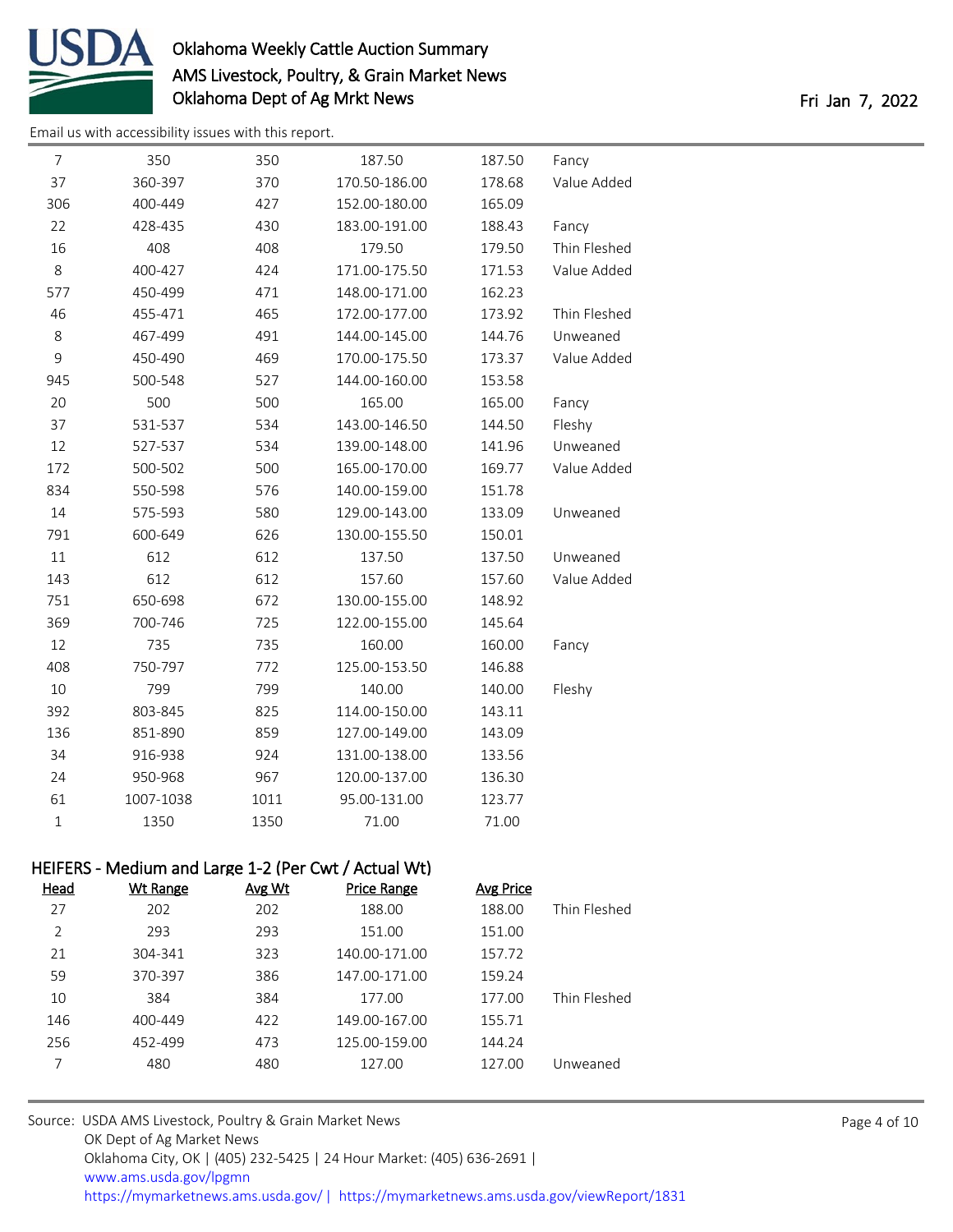

[Email us with accessibility issues with this report.](mailto:mars@ams.usda.gov?subject=508%20issue)

| 113 | 506-548 | 533 | 132.00-149.00 | 144.21 |          |
|-----|---------|-----|---------------|--------|----------|
| 109 | 553-598 | 584 | 135.00-149.50 | 142.71 |          |
| 6   | 564     | 564 | 120.00        | 120.00 | Unweaned |
| 78  | 600-648 | 627 | 130.00-150.00 | 140.41 |          |
| 228 | 650-696 | 678 | 125.00-148.00 | 141.34 |          |
| 6   | 660     | 660 | 137.00        | 137.00 | Unweaned |
| 91  | 712-731 | 720 | 136.00-151.00 | 147.70 |          |
| 104 | 759-786 | 774 | 117.00-148.00 | 142.04 |          |
| 21  | 811-827 | 824 | 129.50-133.00 | 132.34 |          |
| 13  | 859     | 859 | 134.00        | 134.00 |          |

### HEIFERS - Medium and Large 2 (Per Cwt / Actual Wt)

| Head           | <b>Wt Range</b> | <b>Avg Wt</b> | <b>Price Range</b> | Avg Price |
|----------------|-----------------|---------------|--------------------|-----------|
| 3              | 290-295         | 292           | 135.00-153.00      | 142.95    |
| 32             | 300-348         | 332           | 100.00-158.00      | 144.91    |
| 72             | 355-399         | 377           | 101.00-158.00      | 143.08    |
| 64             | 400-448         | 425           | 100.00-160.00      | 144.08    |
| 66             | 455-495         | 478           | 130.00-156.00      | 140.86    |
| 24             | 500-548         | 517           | 119.00-142.00      | 135.68    |
| 47             | 550-595         | 577           | 120.00-138.00      | 130.38    |
| 11             | 603-640         | 610           | 100.00-137.00      | 131.32    |
| 12             | 673             | 673           | 140.00             | 140.00    |
| 30             | 700-720         | 709           | 120.00-135.00      | 134.07    |
| 27             | 765-790         | 772           | 60.00-132.00       | 112.96    |
| $\mathfrak{D}$ | 900             | 900           | 80.00              | 80.00     |
|                |                 |               |                    |           |

### BULLS - Medium and Large 1 (Per Cwt / Actual Wt)

| Head | <b>Wt Range</b> | <u>Avg Wt</u> | <b>Price Range</b> | <b>Avg Price</b> |          |
|------|-----------------|---------------|--------------------|------------------|----------|
| 28   | 199             | 199           | 190.00             | 190.00           |          |
| 17   | 300-345         | 319           | 200.00-219.00      | 204.19           |          |
| 42   | 350-393         | 374           | 174.00-215.00      | 189.10           |          |
| 62   | 400-445         | 424           | 172.00-215.00      | 191.10           |          |
| 101  | 450-492         | 467           | 164.00-205.00      | 184.54           |          |
| 10   | 466-474         | 472           | 168.00-174.00      | 169.78           | Unweaned |
| 67   | 500-546         | 526           | 155.00-185.00      | 175.71           |          |
| 9    | 500-530         | 515           | 160.00-165.00      | 161.42           | Unweaned |
| 106  | 552-588         | 566           | 144.50-186.00      | 165.41           |          |
| 49   | 600-649         | 621           | 140.00-156.00      | 148.14           |          |
| 10   | 606-620         | 613           | 141.00-144.00      | 142.52           | Unweaned |
| 39   | 652-695         | 661           | 133.00-164.00      | 155.15           |          |
| 16   | 664-670         | 667           | 135.00-148.00      | 143.02           | Unweaned |
| 21   | 700-730         | 703           | 127.00-143.00      | 136.42           |          |
|      |                 |               |                    |                  |          |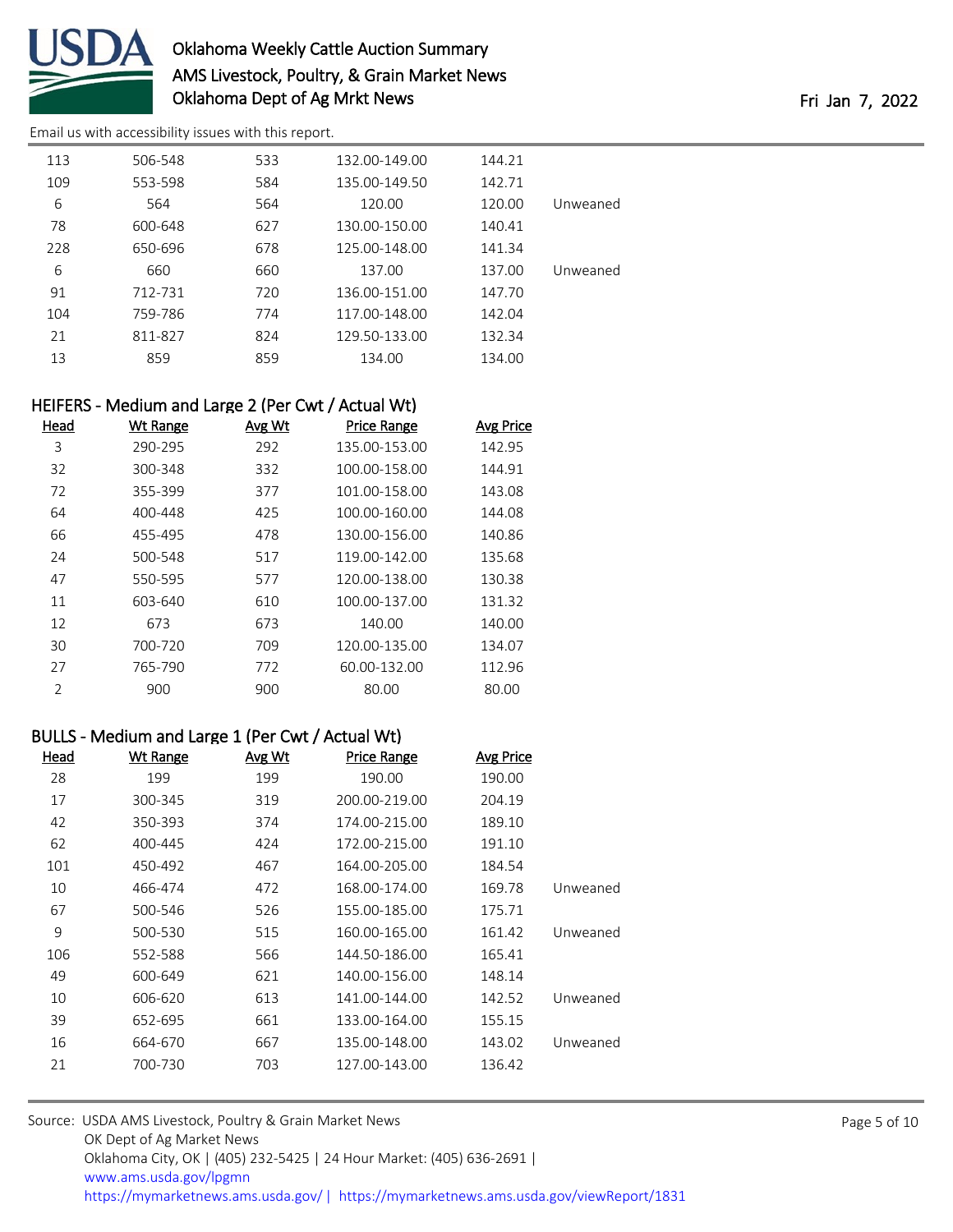

[Email us with accessibility issues with this report.](mailto:mars@ams.usda.gov?subject=508%20issue)

| 3             | 765-795 | 783  | 127.00-151.00 | 140.19 |
|---------------|---------|------|---------------|--------|
| 8             | 821-829 | 822  | 126.00-146.00 | 128.52 |
| 11            | 885     | 885  | 130.00        | 130.00 |
|               | 915     | 915  | 91.00         | 91.00  |
|               | 970     | 970  | 100.00        | 100.00 |
| $\mathcal{P}$ | 1000    | 1000 | 93.00         | 93.00  |
|               | 1050    | 1050 | 91.00         | 91.00  |
|               |         |      |               |        |

| BULLS - Medium and Large 1-2 (Per Cwt / Actual Wt) |          |               |                    |           |  |  |  |
|----------------------------------------------------|----------|---------------|--------------------|-----------|--|--|--|
| Head                                               | Wt Range | <b>Avg Wt</b> | <b>Price Range</b> | Avg Price |  |  |  |
| 10                                                 | 331-347  | 339           | 181.00-191.00      | 185.88    |  |  |  |
| 4                                                  | 360-383  | 372           | 171.00             | 171.00    |  |  |  |
| 13                                                 | 403-428  | 407           | 161.00-185.00      | 181.12    |  |  |  |
| 46                                                 | 456-499  | 482           | 155.00-179.00      | 168.16    |  |  |  |
| 47                                                 | 500-548  | 538           | 153.00-169.00      | 158.97    |  |  |  |
| 13                                                 | 563-598  | 577           | 154.00-166.00      | 159.07    |  |  |  |
| 14                                                 | 639-646  | 642           | 137.00-148.00      | 144.04    |  |  |  |
| 4                                                  | 665-685  | 675           | 140.00-145.00      | 142.54    |  |  |  |
|                                                    |          |               |                    |           |  |  |  |

### BULLS - Medium and Large 2 (Per Cwt / Actual Wt)

| Head | <b>Wt Range</b> | Avg Wt | <b>Price Range</b> | <b>Avg Price</b> |
|------|-----------------|--------|--------------------|------------------|
| 12   | 300-345         | 328    | 107.50-191.00      | 154.19           |
| 13   | 355-390         | 372    | 131.00-175.00      | 161.38           |
| 16   | 405-445         | 424    | 151.00-171.00      | 164.70           |
| 39   | 455-495         | 460    | 125.00-171.00      | 160.33           |
| 10   | 500-535         | 519    | 120.00-170.00      | 157.80           |
| 14   | 555-595         | 578    | 111.00-165.00      | 145.45           |
| 1    | 612             | 612    | 137.00             | 137.00           |
| 5    | 650-695         | 673    | 120.00-140.00      | 130.22           |
| 1    | 820             | 820    | 110.00             | 110.00           |
| 1    | 1080            | 1080   | 73.00              | 73.00            |
|      |                 |        |                    |                  |

### DAIRY HEIFERS - Large 3 (Per Cwt / Actual Wt)

| <u>Head</u> | Wt Range | Avg Wt | <b>Price Range</b> | <b>Avg Price</b> |  |  |  |
|-------------|----------|--------|--------------------|------------------|--|--|--|
|             | 230      | 230    | 65.00              | 65.00            |  |  |  |
|             |          |        |                    |                  |  |  |  |

#### SLAUGHTER CATTLE

| COWS - Breaker 75-80% (Per Cwt / Actual Wt) |           |        |                    |           |          |  |  |  |
|---------------------------------------------|-----------|--------|--------------------|-----------|----------|--|--|--|
| Head                                        | Wt Range  | Avg Wt | <b>Price Range</b> | Avg Price | Dressing |  |  |  |
| 147                                         | 1125-1815 | 1466   | 59.00-75.00        | 70.25     | Average  |  |  |  |
| 29                                          | 1187-2090 | 1506   | 64.00-77.00        | 72.15     | High     |  |  |  |
| 32                                          | 1100-1680 | 1384   | 49.00-70.00        | 61 52     | Low      |  |  |  |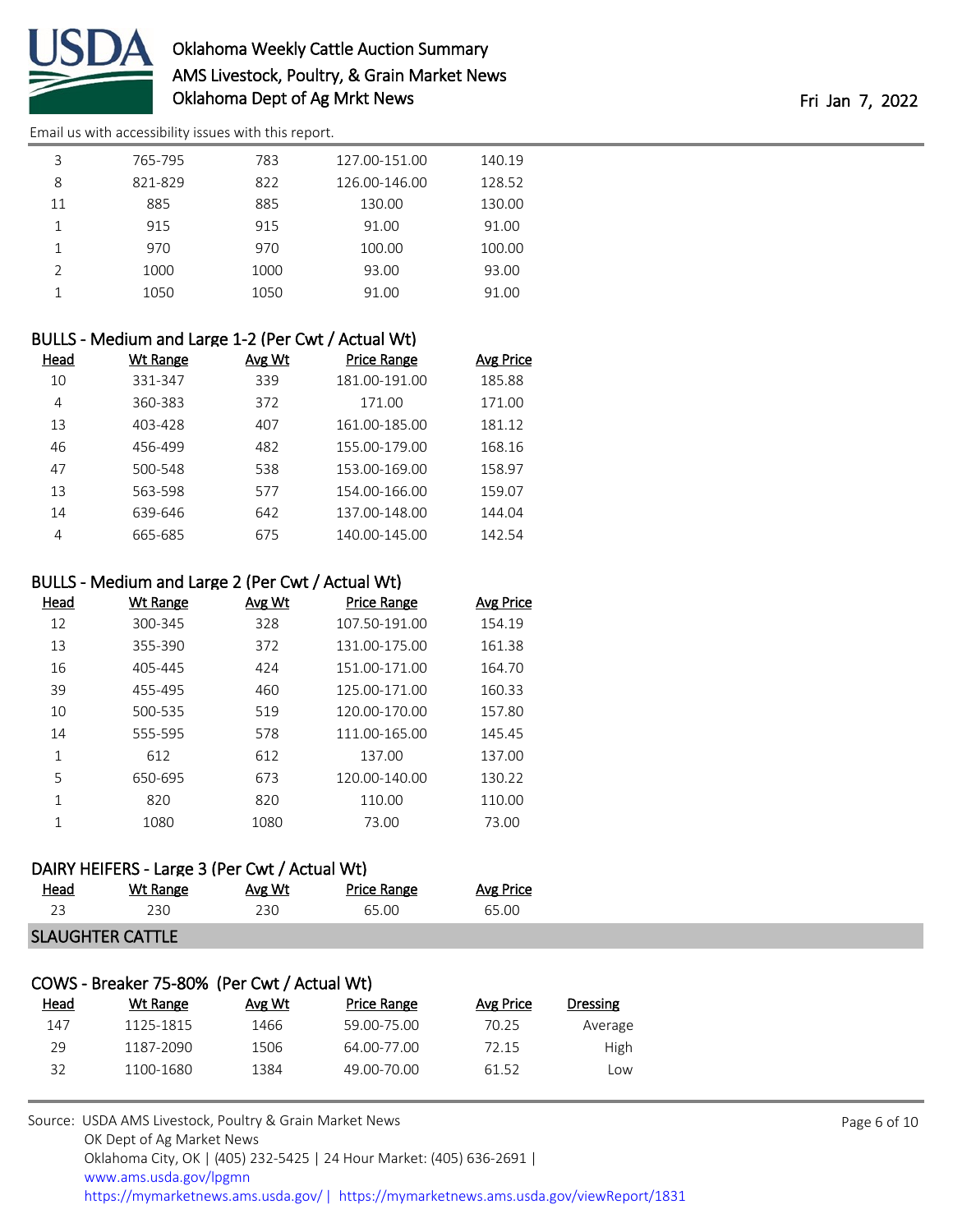

|             | COWS - Boner 80-85% (Per Cwt / Actual Wt) |        |                    |           |          |                       |
|-------------|-------------------------------------------|--------|--------------------|-----------|----------|-----------------------|
| <b>Head</b> | Wt Range                                  | Avg Wt | <b>Price Range</b> | Avg Price | Dressing |                       |
| 462         | 1045-1670                                 | 1289   | 58.00-70.00        | 63.17     | Average  |                       |
| 71          | 1075-1559                                 | 1335   | 63.00-79.00        | 66.77     | High     |                       |
| 4           | 840-985                                   | 936    | 65.00-68.00        | 66.80     |          | High Light Weight     |
| 158         | 1012-1505                                 | 1149   | 50.00-62.00        | 56.40     | Low      |                       |
| 1           | 855                                       | 855    | 55.00              | 55.00     |          | Low Light Weight      |
|             | 915                                       | 915    | 43.00              | 43.00     |          | Very Low Light Weight |

### COWS - Lean 85-90% (Per Cwt / Actual Wt)

| <b>Head</b>    | Wt Range  | Avg Wt | <b>Price Range</b> | <b>Avg Price</b> | <b>Dressing</b>         |
|----------------|-----------|--------|--------------------|------------------|-------------------------|
| 213            | 1015-1700 | 1240   | 50.00-69.50        | 60.60            | Average                 |
| 14             | 730-995   | 918    | 47.00-65.00        | 52.82            | Average Light Weight    |
| 19             | 1030-1205 | 1098   | 55.00-110.00       | 76.03            | Average Return to Feed  |
| 48             | 1000-1425 | 1161   | 57.50-70.00        | 62.83            | High                    |
| 21             | 949-999   | 969    | 53.00-70.00        | 63.89            | High Light Weight       |
| 129            | 1000-1420 | 1100   | 44.00-61.00        | 56.16            | Low                     |
| 40             | 715-995   | 888    | 39.50-59.00        | 48.60            | Low Light Weight        |
| 19             | 927-1165  | 1035   | 45.00-52.50        | 50.68            | Low Return to Feed      |
| 47             | 1000-1935 | 1105   | 39.00-52.00        | 45.64            | Very Low                |
| 87             | 730-995   | 888    | 20.00-48.00        | 39.36            | Very Low Light Weight   |
| $\overline{2}$ | 892       | 892    | 33.00              | 33.00            | Very Low Return to Feed |

#### BULLS - 1 (Per Cwt / Actual Wt)

| Head | Wt Range  | <u>Avg Wt</u> | Price Range | Avg Price | <b>Dressing</b> |
|------|-----------|---------------|-------------|-----------|-----------------|
|      | 1695-2045 | 1869          | 91.00-97.00 | 93.73     | High            |

|             | BULLS - 1-2 (Per Cwt / Actual Wt) |        |                    |           |                      |
|-------------|-----------------------------------|--------|--------------------|-----------|----------------------|
| <b>Head</b> | Wt Range                          | Avg Wt | <b>Price Range</b> | Avg Price | Dressing             |
| 55          | 1305-2325                         | 1740   | 76.00-96.50        | 83.67     | Average              |
|             | 920                               | 920    | 96.00              | 96.00     | Average Light Weight |
| 25          | 1400-2102                         | 1782   | 82.00-104.00       | 90.50     | High                 |
| 46          | 1300-1955                         | 1601   | 70.00-89.00        | 78.31     | Low                  |
|             | 1160                              | 1160   | 77.00              | 77.00     | Low Light Weight     |

| BULLS - 2 (Per Cwt / Actual Wt) |          |        |             |           |          |  |  |
|---------------------------------|----------|--------|-------------|-----------|----------|--|--|
| Head                            | Wt Range | Avg Wt | Price Range | Avg Price | Dressing |  |  |
|                                 | 1780     | 1780   | 75.00       | 75.00     | Average  |  |  |
|                                 | 1345     | 1345   | 67.00       | 67.00     | Low      |  |  |
| <b>REPLACEMENT CATTLE</b>       |          |        |             |           |          |  |  |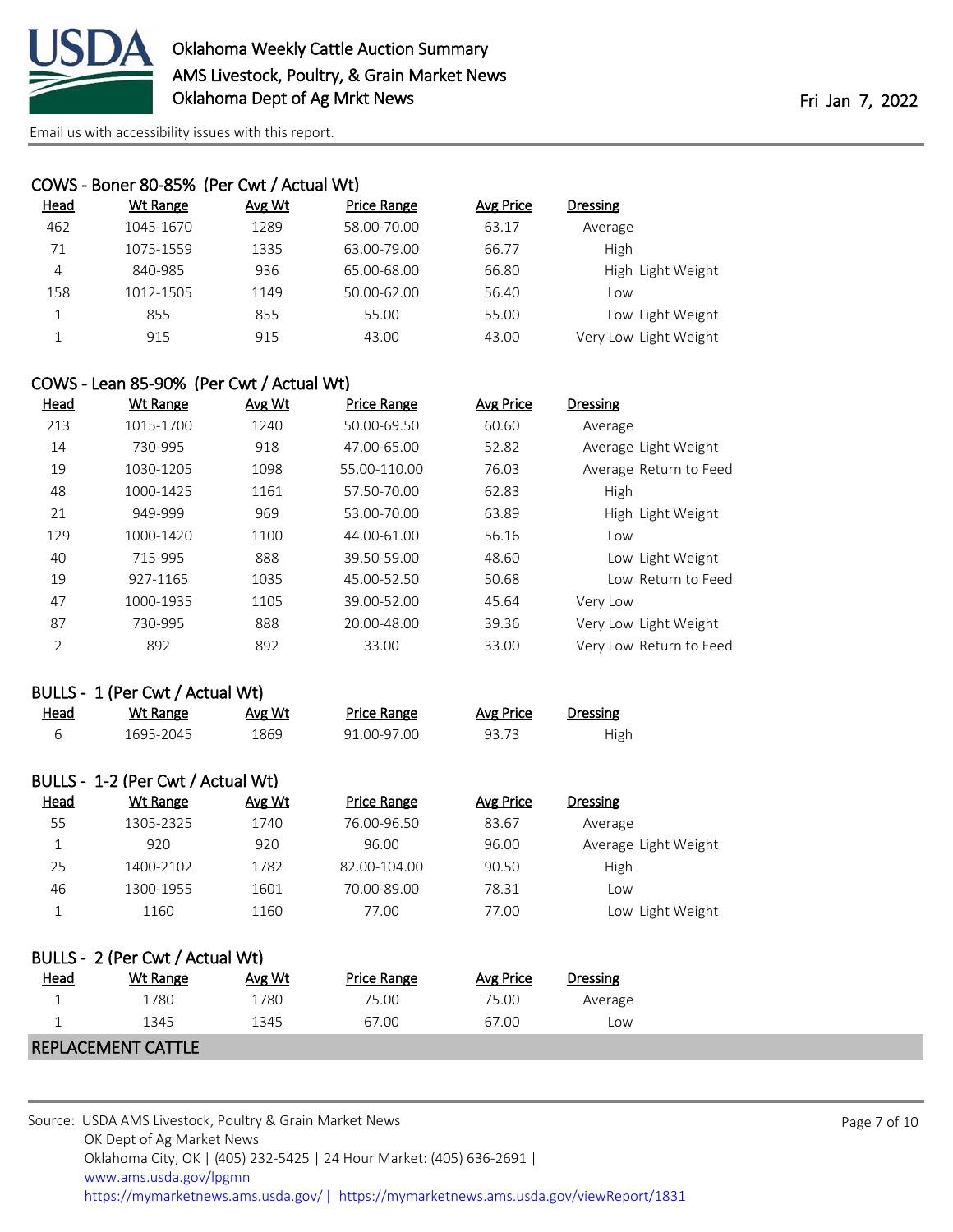

| BRED COWS - Medium and Large 1 (Per Head / Actual Wt) |                |             |                 |        |                    |                  |       |  |  |
|-------------------------------------------------------|----------------|-------------|-----------------|--------|--------------------|------------------|-------|--|--|
| <b>Age</b>                                            | <b>Stage</b>   | Head        | <b>Wt Range</b> | Avg Wt | <b>Price Range</b> | <b>Avg Price</b> |       |  |  |
| $2 - 4$                                               | $T1-3$         | 1           | 1430            | 1430   | 1000.00            | 1000.00          |       |  |  |
| $2 - 4$                                               | T <sub>2</sub> | 7           | 985-1155        | 1094   | 900.00-1050.00     | 987.83           |       |  |  |
| $2 - 4$                                               | T3             | 1           | 1122            | 1122   | 1610.00            | 1610.00          |       |  |  |
| $2 - 8$                                               | T <sub>2</sub> | 19          | 1093-1663       | 1182   | 1500.00-1825.00    | 1765.94          | Fancy |  |  |
| $2 - 8$                                               | $T2-3$         | 35          | 1147-1327       | 1206   | 1300.00-1975.00    | 1753.09          | Fancy |  |  |
| $2 - 8$                                               | T3             | 16          | 1163-1199       | 1172   | 1500.00-1875.00    | 1779.09          | Fancy |  |  |
| $5 - 8$                                               | T1             | $\mathbf 1$ | 1145            | 1145   | 1000.00            | 1000.00          |       |  |  |
| $5 - 8$                                               | T <sub>2</sub> | 75          | 833-1500        | 1231   | 810.00-1300.00     | 1079.94          |       |  |  |
| $5 - 8$                                               | T <sub>2</sub> | 120         | 1047-1867       | 1198   | 1450.00-1875.00    | 1640.35          | Fancy |  |  |
| $5 - 8$                                               | $T2-3$         | 19          | 1193-1278       | 1211   | 1435.00-1975.00    | 1855.02          | Fancy |  |  |
| $5 - 8$                                               | T <sub>3</sub> | 29          | 1068-1370       | 1180   | 800.00-1410.00     | 1173.06          |       |  |  |
| >8                                                    | T <sub>2</sub> | 43          | 1087-1410       | 1233   | 725.00-1000.00     | 814.11           |       |  |  |
| >8                                                    | T3             | 22          | 1081-1400       | 1190   | 760.00-925.00      | 823.33           |       |  |  |
|                                                       |                |             |                 |        |                    |                  |       |  |  |

#### BRED COWS - Medium and Large 1-2 (Per Head / Actual Wt)

| <b>Age</b> | Stage             | Head | Wt Range  | Avg Wt | <b>Price Range</b> | Avg Price |
|------------|-------------------|------|-----------|--------|--------------------|-----------|
| $2 - 4$    | T2                | 2    | 720-830   | 775    | 760.00-800.00      | 778.58    |
| $2 - 4$    | T <sub>3</sub>    | 5    | 790-1065  | 917    | 725.00-925.00      | 799.02    |
| $5 - 8$    | Τ1                | C    | 1033      | 1033   | 975.00             | 975.00    |
| $5 - 8$    | T2                | 80   | 810-1520  | 1185   | 710.00-1050.00     | 844.62    |
| $5 - 8$    | T <sub>2</sub> -3 | 1    | 1220      | 1220   | 800.00             | 800.00    |
| $5 - 8$    | T3                | 5    | 865-1310  | 1108   | 750.00-1100.00     | 901.06    |
| >8         | T2                | 12   | 1017-1305 | 1129   | 700.00-1010.00     | 812.30    |
| >8         | T3                | 5    | 1135-1350 | 1237   | 735.00-1025.00     | 883.16    |

### BRED COWS - Medium and Large 2 (Per Head / Actual Wt)

| <u>Age</u> | Stage          | Head | Wt Range | Avg Wt | <b>Price Range</b> | Avg Price |
|------------|----------------|------|----------|--------|--------------------|-----------|
| $2 - 4$    | Τ1             | 3    | 625-830  | 735    | 650.00-750.00      | 691.10    |
| $2 - 4$    | $T1-2$         | 1    | 1010     | 1010   | 600.00             | 600.00    |
| $2 - 4$    | T <sub>2</sub> | 5    | 705-995  | 806    | 525.00-775.00      | 637.13    |
| $2 - 4$    | T3             | 1    | 730      | 730    | 700.00             | 700.00    |
| $5 - 8$    | Τ1             | 3    | 665-868  | 800    | 675.00             | 675.00    |
| $5 - 8$    | $T1-3$         | 1    | 1050     | 1050   | 725.00             | 725.00    |
| $5 - 8$    | T2             | 20   | 790-1180 | 1025   | 500.00-700.00      | 639.51    |
| >8         | T2             | 8    | 944-1158 | 1028   | 525.00-750.00      | 632.67    |

### BRED COWS - Medium and Large 2 (Per Head / Estimate Wt)

| <u>Age</u> | Stage | Head | Wt Range | Avg Wt | Price Range | <b>Avg Price</b> |
|------------|-------|------|----------|--------|-------------|------------------|
| $5-8$      |       |      | 100ء     | 1100   | 850.00      | 850.00           |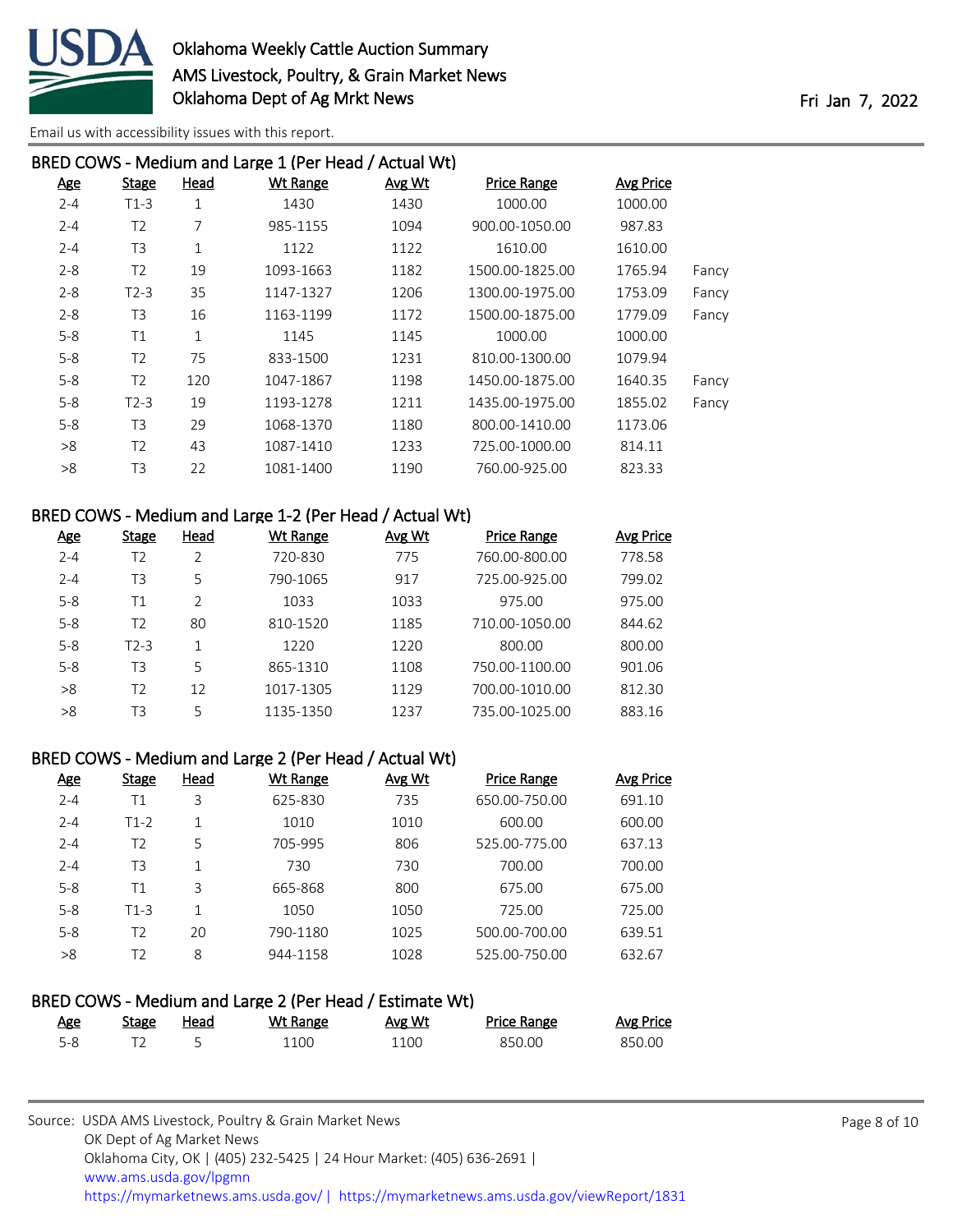

|            |                |                | BRED HEIFERS - Medium and Large 1 (Per Head / Actual Wt) |        |                                                                                    |                  |
|------------|----------------|----------------|----------------------------------------------------------|--------|------------------------------------------------------------------------------------|------------------|
| <u>Age</u> | <b>Stage</b>   | Head           | <b>Wt Range</b>                                          | Avg Wt | Price Range                                                                        | <b>Avg Price</b> |
| $2 - 4$    | $T1-2$         | 2              | 1270                                                     | 1270   | 1275.00                                                                            | 1275.00          |
|            |                |                |                                                          |        | COW-CALF PAIRS - Medium and Large 1 w/ <150 lbs calf (Per Family / Actual Wt)      |                  |
| <u>Age</u> | <b>Stage</b>   | <u>Head</u>    | <b>Wt Range</b>                                          | Avg Wt | <b>Price Range</b>                                                                 | <b>Avg Price</b> |
| $2 - 4$    | $\circ$        | 3              | 982-990                                                  | 985    | 1260.00-1375.00                                                                    | 1298.54          |
| >8         | $\circ$        | 10             | 1098-1255                                                | 1145   | 960.00-1000.00                                                                     | 973.15           |
|            |                |                |                                                          |        | COW-CALF PAIRS - Medium and Large 1 w/ <150 lbs calf (Per Head / Actual Wt)        |                  |
| <b>Age</b> | <b>Stage</b>   | <b>Head</b>    | <b>Wt Range</b>                                          | Avg Wt | <b>Price Range</b>                                                                 | <b>Avg Price</b> |
| $2 - 4$    | O              | $\mathbf{1}$   | 915                                                      | 915    | 1225.00                                                                            | 1225.00          |
| $5 - 8$    | $\circ$        | $\overline{2}$ | 1255-1455                                                | 1355   | 1175.00-1255.00                                                                    | 1217.95          |
|            |                |                |                                                          |        | COW-CALF PAIRS - Medium and Large 1 w/ 150-300 lbs calf (Per Family / Actual Wt)   |                  |
| <b>Age</b> | <b>Stage</b>   | Head           | Wt Range                                                 | Avg Wt | <b>Price Range</b>                                                                 | <b>Avg Price</b> |
| $5-8$      | $\circ$        | 23             | 1000-1500                                                | 1259   | 1075.00-1425.00                                                                    | 1229.80          |
| >8         | $\circ$        | 28             | 1067-1385                                                | 1202   | 1025.00-1200.00                                                                    | 1119.53          |
|            |                |                |                                                          |        | COW-CALF PAIRS - Medium and Large 1 w/ 150-300 lbs calf (Per Head / Actual Wt)     |                  |
| <b>Age</b> | <b>Stage</b>   | <b>Head</b>    | Wt Range                                                 | Avg Wt | <b>Price Range</b>                                                                 | <b>Avg Price</b> |
| $5-8$      | T1             | $\overline{2}$ | 1100-1510                                                | 1305   | 1175.00-1200.00                                                                    | 1189.46          |
|            |                |                |                                                          |        | COW-CALF PAIRS - Medium and Large 1 w/ >300 lbs calf (Per Family / Actual Wt)      |                  |
| <b>Age</b> | <b>Stage</b>   | <b>Head</b>    | <b>Wt Range</b>                                          | Avg Wt | <b>Price Range</b>                                                                 | <b>Avg Price</b> |
| $2 - 8$    | O              | $\overline{4}$ | 800                                                      | 800    | 1710.00                                                                            | 1710.00          |
| $2 - 8$    | T <sub>2</sub> | 8              | 1048                                                     | 1048   | 1875.00                                                                            | 1875.00          |
| $2 - 8$    | $T2-3$         | $\mathbf{1}$   | 1185                                                     | 1185   | 1800.00                                                                            | 1800.00          |
| $5 - 8$    | $\circ$        | $\overline{7}$ | 1135-1321                                                | 1241   | 1250.00-1450.00                                                                    | 1371.63          |
| $5 - 8$    | $T2-3$         | $\mathbf{1}$   | 1100                                                     | 1100   | 1225.00                                                                            | 1225.00          |
| >8         | $\circ$        | $\overline{2}$ | 1247                                                     | 1247   | 1350.00                                                                            | 1350.00          |
|            |                |                |                                                          |        | COW-CALF PAIRS - Medium and Large 1 w/ > 300 lbs calf (Per Head / Actual Wt)       |                  |
| <u>Age</u> | <b>Stage</b>   | <b>Head</b>    | <b>Wt Range</b>                                          | Avg Wt | <b>Price Range</b>                                                                 | <b>Avg Price</b> |
| $5-8$      | T1             | $\mathbf{1}$   | 1120                                                     | 1120   | 1400.00                                                                            | 1400.00          |
|            |                |                |                                                          |        |                                                                                    |                  |
| >8         | T1             | $\mathbf{1}$   | 975                                                      | 975    | 1000.00                                                                            | 1000.00          |
|            |                |                |                                                          |        | COW-CALF PAIRS - Medium and Large 1-2 w/ 150-300 lbs calf (Per Family / Actual Wt) |                  |
| <u>Age</u> | <b>Stage</b>   | <b>Head</b>    | <b>Wt Range</b>                                          | Avg Wt | <b>Price Range</b>                                                                 | <b>Avg Price</b> |
| $2 - 4$    | $\circ$        | $\mathbf{1}$   | 885                                                      | 885    | 900.00                                                                             | 900.00           |
| $5 - 8$    | $\circ$        | $\mathbf{1}$   | 1075                                                     | 1075   | 1125.00                                                                            | 1125.00          |
|            |                |                |                                                          |        |                                                                                    |                  |